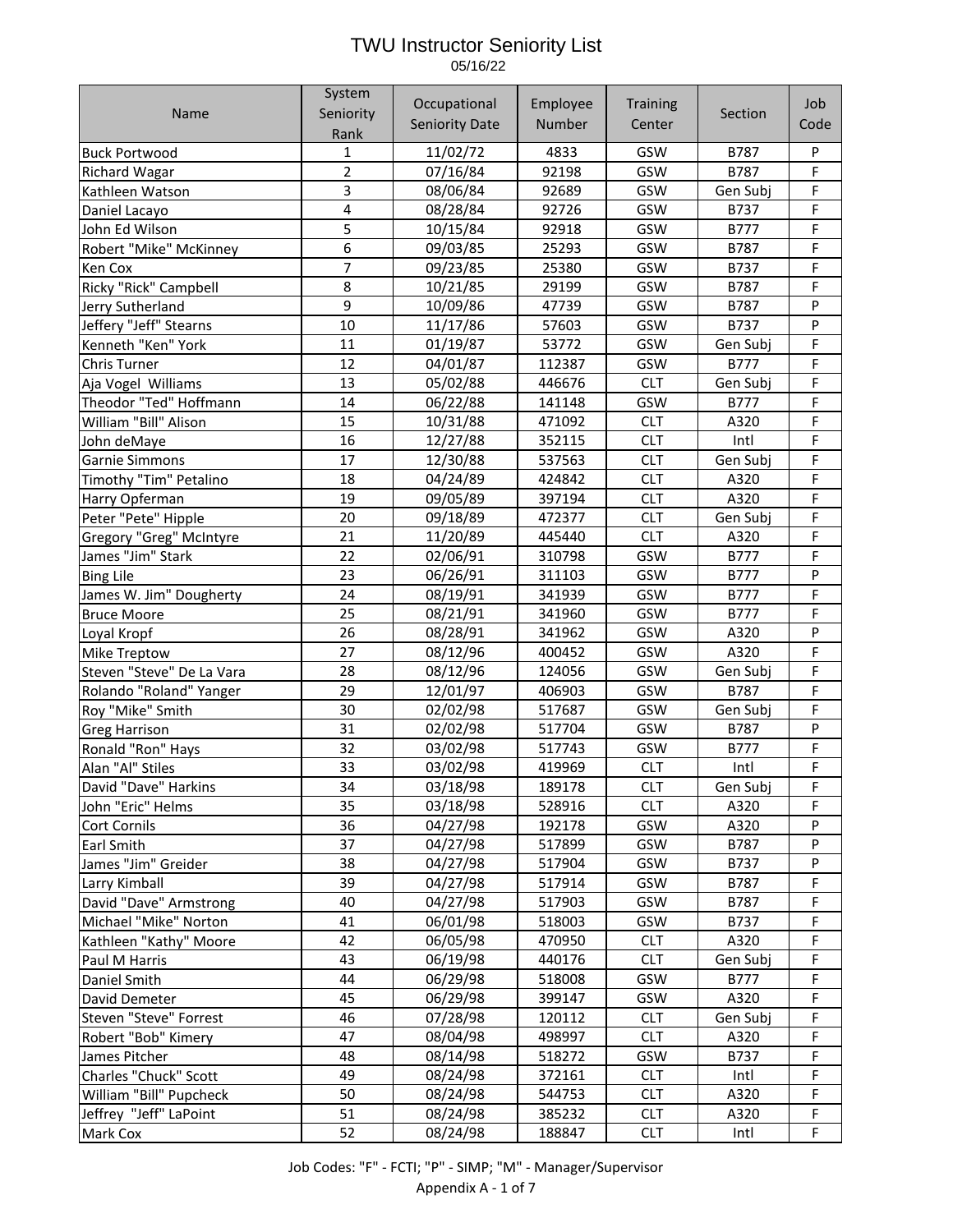| Seniority<br>Name<br>Section<br><b>Seniority Date</b><br>Number<br>Center<br>Code<br>Rank<br>09/17/98<br>372198<br><b>CLT</b><br>53<br>A320<br>P<br>John McGivern<br>F<br>54<br><b>CLT</b><br>Harold "Hal" Hroblak<br>09/21/98<br>502190<br>A320<br>55<br>P<br>09/28/98<br>GSW<br>B737<br>Thomas "Tom" Lengnick<br>518315<br>56<br>F<br>Jeffery "Jeff" Thomas<br>09/28/98<br>516077<br><b>CLT</b><br>Gen Subj<br>57<br><b>CLT</b><br>P<br>10/01/98<br>499543<br>A320<br>Godfrey Camilleri<br>F<br>Jeffery "Jeff" Dworek<br>58<br>10/05/98<br>407954<br><b>CLT</b><br>Gen Subj<br>F<br><b>Stanley "Stan" Shimkus</b><br>59<br><b>CLT</b><br>Intl<br>10/08/98<br>362083<br>F<br>William "Bill" Vaughn<br>60<br>10/19/98<br><b>CLT</b><br>Gen Subj<br>363425<br>F<br>Eugene "Tom" Foreman<br>61<br>CLT<br>10/28/98<br>36836<br>A320<br>F<br>Matthew "Matt" Zimmerman<br>62<br><b>CLT</b><br>11/02/98<br>537840<br>A320<br>F<br>63<br>11/19/98<br>GSW<br>517958<br>B787<br>Jose Ortiz Celestino<br>F<br>64<br>12/07/98<br><b>CLT</b><br>111771<br>A320<br>Elaine Kaye<br>F<br>65<br>12/09/98<br>Jeffery "Jeff" Knight<br>109137<br><b>CLT</b><br>A320<br>F<br>01/04/99<br><b>CLT</b><br>John "Jack" Alden jr<br>66<br>535270<br>Gen Subj<br>F<br>67<br>01/25/99<br>GSW<br>553940<br>Gen Subj<br>Rana Glover<br>F<br>Charles "Chuck" Davis III<br>68<br>02/03/99<br><b>CLT</b><br>A320<br>164222<br>F<br>69<br><b>CLT</b><br>Intl<br>William "Will" Benton<br>02/15/99<br>109588<br>P<br>70<br>03/15/99<br>GSW<br>Daniel "Marv" Gray<br>548726<br>B787<br>F<br>71<br>548740<br>GSW<br>B787<br>03/15/99<br>Marq Thompson<br>F<br>72<br>Stephen"Steve" Beleau<br>03/29/99<br>382342<br><b>CLT</b><br>A320<br>F<br>73<br><b>CLT</b><br>05/10/99<br>365333<br>A320<br>C. Todd Kaperonis<br>P<br>74<br>06/02/99<br>GSW<br>548879<br>A320<br>Marco Amaya<br>F<br>75<br>496132<br>GSW<br>A320<br><b>Jeff Burns</b><br>06/21/99<br>F<br>76<br>Timothy "Tim" Showalter<br>06/21/99<br>535580<br><b>CLT</b><br>A320<br>77<br>P<br>Thomas "Tom" Reese<br><b>CLT</b><br>07/05/99<br>125687<br>A320<br>F<br>Daniel "Dan" Stramel<br>78<br>07/06/99<br>GSW<br><b>B777</b><br>548917<br>P<br>Bill "Billy" Strickland<br>79<br>08/02/99<br>GSW<br>548959<br><b>B777</b><br>P<br>08/09/99<br><b>CLT</b><br>Lendon "Len" Tootle<br>80<br>375849<br>A320<br>F<br>08/16/99<br><b>CLT</b><br>Anthony "Tony" Shalbert<br>81<br>465648<br>A320<br>F<br>82<br>08/28/99<br>GSW<br>Gregory "Butch" Cassady<br>581936<br><b>B777</b><br>F<br>83<br>08/30/99<br>548973<br>GSW<br><b>B777</b><br><b>Aubrey McManus</b><br>F<br>84<br>10/04/99<br><b>CLT</b><br>Ronald "Ron" Schafenberg<br>108743<br>A320<br>F<br>85<br>12/06/99<br>Yvonne Wherry-Wells<br>549098<br>GSW<br>B737<br>02/07/00<br>Robert "Bob" Welchans<br>86<br>549143<br>GSW<br>B737<br>P<br>P<br>87<br>02/14/00<br>GSW<br>Jonathan "Jon" Alexaitis<br>549186<br>B777<br>03/06/00<br>P<br>John Allison<br>88<br>549185<br>GSW<br>B737<br>Victor "Vic" Alexander<br>89<br>03/13/00<br>GSW<br>B777<br>F<br>549199<br>90<br>04/17/00<br>GSW<br><b>B777</b><br>P<br>549252<br>Jim Rupe<br>F<br>91<br>04/25/00<br>GSW<br>B777<br>456635<br>Gyorgy Szanyi<br>F<br>William "Terry" Lowe<br>92<br>05/01/00<br>549273<br>GSW<br>B787<br>P<br>GSW<br>93<br>05/08/00<br>549265<br>A320<br>John Caps<br>P<br>94<br>08/07/00<br>549395<br>GSW<br><b>B777</b><br>Don Walther<br>08/08/00<br>P<br>95<br>549289<br>GSW<br>B737<br><b>Charlotte Albrecht</b><br>F<br>96<br>09/05/00<br>GSW<br>Michael "Mike" Gallardo<br>549467<br>B787<br>F<br>Donald "Don" Hess<br>97<br>11/13/00<br>597394<br>GSW<br>B777<br>12/04/00<br>F<br>98<br>597407<br>GSW<br>B777<br>Gregory "Greg" Sansone<br>F<br>99<br>03/04/01<br>Daniel "Danny" Schneider<br>517700<br>GSW<br>B777<br>P<br>100<br>04/10/01<br>GSW<br>690627<br>A320<br>Jan T. "JT" Blimling<br>P<br>101<br>08/22/01<br>GSW<br>27845<br><b>B777</b><br>Gary McClellan<br>102<br>09/14/01<br>549246<br>GSW<br><b>B777</b><br>P<br><b>Craig Ritchie</b><br>F<br>103<br>11/18/02<br>321975<br>GSW<br>A320<br>Dennis Haworth<br>F<br>104<br>03/31/03<br>135683<br>GSW<br>A320<br>John Martin | System | Occupational | Employee | <b>Training</b> | Job |
|------------------------------------------------------------------------------------------------------------------------------------------------------------------------------------------------------------------------------------------------------------------------------------------------------------------------------------------------------------------------------------------------------------------------------------------------------------------------------------------------------------------------------------------------------------------------------------------------------------------------------------------------------------------------------------------------------------------------------------------------------------------------------------------------------------------------------------------------------------------------------------------------------------------------------------------------------------------------------------------------------------------------------------------------------------------------------------------------------------------------------------------------------------------------------------------------------------------------------------------------------------------------------------------------------------------------------------------------------------------------------------------------------------------------------------------------------------------------------------------------------------------------------------------------------------------------------------------------------------------------------------------------------------------------------------------------------------------------------------------------------------------------------------------------------------------------------------------------------------------------------------------------------------------------------------------------------------------------------------------------------------------------------------------------------------------------------------------------------------------------------------------------------------------------------------------------------------------------------------------------------------------------------------------------------------------------------------------------------------------------------------------------------------------------------------------------------------------------------------------------------------------------------------------------------------------------------------------------------------------------------------------------------------------------------------------------------------------------------------------------------------------------------------------------------------------------------------------------------------------------------------------------------------------------------------------------------------------------------------------------------------------------------------------------------------------------------------------------------------------------------------------------------------------------------------------------------------------------------------------------------------------------------------------------------------------------------------------------------------------------------------------------------------------------------------------------------------------------------------------------------------------------------------------------------------------------------------------------------------------------------------------------------------------------------------------------------------------------------------------------------------------------------------------------------------------------------------------------------------------------------------------------------------------------------------------------------------------------------------------------------------------------------------------------------------------------------------------------------------------------------------------------------|--------|--------------|----------|-----------------|-----|
|                                                                                                                                                                                                                                                                                                                                                                                                                                                                                                                                                                                                                                                                                                                                                                                                                                                                                                                                                                                                                                                                                                                                                                                                                                                                                                                                                                                                                                                                                                                                                                                                                                                                                                                                                                                                                                                                                                                                                                                                                                                                                                                                                                                                                                                                                                                                                                                                                                                                                                                                                                                                                                                                                                                                                                                                                                                                                                                                                                                                                                                                                                                                                                                                                                                                                                                                                                                                                                                                                                                                                                                                                                                                                                                                                                                                                                                                                                                                                                                                                                                                                                                                                      |        |              |          |                 |     |
|                                                                                                                                                                                                                                                                                                                                                                                                                                                                                                                                                                                                                                                                                                                                                                                                                                                                                                                                                                                                                                                                                                                                                                                                                                                                                                                                                                                                                                                                                                                                                                                                                                                                                                                                                                                                                                                                                                                                                                                                                                                                                                                                                                                                                                                                                                                                                                                                                                                                                                                                                                                                                                                                                                                                                                                                                                                                                                                                                                                                                                                                                                                                                                                                                                                                                                                                                                                                                                                                                                                                                                                                                                                                                                                                                                                                                                                                                                                                                                                                                                                                                                                                                      |        |              |          |                 |     |
|                                                                                                                                                                                                                                                                                                                                                                                                                                                                                                                                                                                                                                                                                                                                                                                                                                                                                                                                                                                                                                                                                                                                                                                                                                                                                                                                                                                                                                                                                                                                                                                                                                                                                                                                                                                                                                                                                                                                                                                                                                                                                                                                                                                                                                                                                                                                                                                                                                                                                                                                                                                                                                                                                                                                                                                                                                                                                                                                                                                                                                                                                                                                                                                                                                                                                                                                                                                                                                                                                                                                                                                                                                                                                                                                                                                                                                                                                                                                                                                                                                                                                                                                                      |        |              |          |                 |     |
|                                                                                                                                                                                                                                                                                                                                                                                                                                                                                                                                                                                                                                                                                                                                                                                                                                                                                                                                                                                                                                                                                                                                                                                                                                                                                                                                                                                                                                                                                                                                                                                                                                                                                                                                                                                                                                                                                                                                                                                                                                                                                                                                                                                                                                                                                                                                                                                                                                                                                                                                                                                                                                                                                                                                                                                                                                                                                                                                                                                                                                                                                                                                                                                                                                                                                                                                                                                                                                                                                                                                                                                                                                                                                                                                                                                                                                                                                                                                                                                                                                                                                                                                                      |        |              |          |                 |     |
|                                                                                                                                                                                                                                                                                                                                                                                                                                                                                                                                                                                                                                                                                                                                                                                                                                                                                                                                                                                                                                                                                                                                                                                                                                                                                                                                                                                                                                                                                                                                                                                                                                                                                                                                                                                                                                                                                                                                                                                                                                                                                                                                                                                                                                                                                                                                                                                                                                                                                                                                                                                                                                                                                                                                                                                                                                                                                                                                                                                                                                                                                                                                                                                                                                                                                                                                                                                                                                                                                                                                                                                                                                                                                                                                                                                                                                                                                                                                                                                                                                                                                                                                                      |        |              |          |                 |     |
|                                                                                                                                                                                                                                                                                                                                                                                                                                                                                                                                                                                                                                                                                                                                                                                                                                                                                                                                                                                                                                                                                                                                                                                                                                                                                                                                                                                                                                                                                                                                                                                                                                                                                                                                                                                                                                                                                                                                                                                                                                                                                                                                                                                                                                                                                                                                                                                                                                                                                                                                                                                                                                                                                                                                                                                                                                                                                                                                                                                                                                                                                                                                                                                                                                                                                                                                                                                                                                                                                                                                                                                                                                                                                                                                                                                                                                                                                                                                                                                                                                                                                                                                                      |        |              |          |                 |     |
|                                                                                                                                                                                                                                                                                                                                                                                                                                                                                                                                                                                                                                                                                                                                                                                                                                                                                                                                                                                                                                                                                                                                                                                                                                                                                                                                                                                                                                                                                                                                                                                                                                                                                                                                                                                                                                                                                                                                                                                                                                                                                                                                                                                                                                                                                                                                                                                                                                                                                                                                                                                                                                                                                                                                                                                                                                                                                                                                                                                                                                                                                                                                                                                                                                                                                                                                                                                                                                                                                                                                                                                                                                                                                                                                                                                                                                                                                                                                                                                                                                                                                                                                                      |        |              |          |                 |     |
|                                                                                                                                                                                                                                                                                                                                                                                                                                                                                                                                                                                                                                                                                                                                                                                                                                                                                                                                                                                                                                                                                                                                                                                                                                                                                                                                                                                                                                                                                                                                                                                                                                                                                                                                                                                                                                                                                                                                                                                                                                                                                                                                                                                                                                                                                                                                                                                                                                                                                                                                                                                                                                                                                                                                                                                                                                                                                                                                                                                                                                                                                                                                                                                                                                                                                                                                                                                                                                                                                                                                                                                                                                                                                                                                                                                                                                                                                                                                                                                                                                                                                                                                                      |        |              |          |                 |     |
|                                                                                                                                                                                                                                                                                                                                                                                                                                                                                                                                                                                                                                                                                                                                                                                                                                                                                                                                                                                                                                                                                                                                                                                                                                                                                                                                                                                                                                                                                                                                                                                                                                                                                                                                                                                                                                                                                                                                                                                                                                                                                                                                                                                                                                                                                                                                                                                                                                                                                                                                                                                                                                                                                                                                                                                                                                                                                                                                                                                                                                                                                                                                                                                                                                                                                                                                                                                                                                                                                                                                                                                                                                                                                                                                                                                                                                                                                                                                                                                                                                                                                                                                                      |        |              |          |                 |     |
|                                                                                                                                                                                                                                                                                                                                                                                                                                                                                                                                                                                                                                                                                                                                                                                                                                                                                                                                                                                                                                                                                                                                                                                                                                                                                                                                                                                                                                                                                                                                                                                                                                                                                                                                                                                                                                                                                                                                                                                                                                                                                                                                                                                                                                                                                                                                                                                                                                                                                                                                                                                                                                                                                                                                                                                                                                                                                                                                                                                                                                                                                                                                                                                                                                                                                                                                                                                                                                                                                                                                                                                                                                                                                                                                                                                                                                                                                                                                                                                                                                                                                                                                                      |        |              |          |                 |     |
|                                                                                                                                                                                                                                                                                                                                                                                                                                                                                                                                                                                                                                                                                                                                                                                                                                                                                                                                                                                                                                                                                                                                                                                                                                                                                                                                                                                                                                                                                                                                                                                                                                                                                                                                                                                                                                                                                                                                                                                                                                                                                                                                                                                                                                                                                                                                                                                                                                                                                                                                                                                                                                                                                                                                                                                                                                                                                                                                                                                                                                                                                                                                                                                                                                                                                                                                                                                                                                                                                                                                                                                                                                                                                                                                                                                                                                                                                                                                                                                                                                                                                                                                                      |        |              |          |                 |     |
|                                                                                                                                                                                                                                                                                                                                                                                                                                                                                                                                                                                                                                                                                                                                                                                                                                                                                                                                                                                                                                                                                                                                                                                                                                                                                                                                                                                                                                                                                                                                                                                                                                                                                                                                                                                                                                                                                                                                                                                                                                                                                                                                                                                                                                                                                                                                                                                                                                                                                                                                                                                                                                                                                                                                                                                                                                                                                                                                                                                                                                                                                                                                                                                                                                                                                                                                                                                                                                                                                                                                                                                                                                                                                                                                                                                                                                                                                                                                                                                                                                                                                                                                                      |        |              |          |                 |     |
|                                                                                                                                                                                                                                                                                                                                                                                                                                                                                                                                                                                                                                                                                                                                                                                                                                                                                                                                                                                                                                                                                                                                                                                                                                                                                                                                                                                                                                                                                                                                                                                                                                                                                                                                                                                                                                                                                                                                                                                                                                                                                                                                                                                                                                                                                                                                                                                                                                                                                                                                                                                                                                                                                                                                                                                                                                                                                                                                                                                                                                                                                                                                                                                                                                                                                                                                                                                                                                                                                                                                                                                                                                                                                                                                                                                                                                                                                                                                                                                                                                                                                                                                                      |        |              |          |                 |     |
|                                                                                                                                                                                                                                                                                                                                                                                                                                                                                                                                                                                                                                                                                                                                                                                                                                                                                                                                                                                                                                                                                                                                                                                                                                                                                                                                                                                                                                                                                                                                                                                                                                                                                                                                                                                                                                                                                                                                                                                                                                                                                                                                                                                                                                                                                                                                                                                                                                                                                                                                                                                                                                                                                                                                                                                                                                                                                                                                                                                                                                                                                                                                                                                                                                                                                                                                                                                                                                                                                                                                                                                                                                                                                                                                                                                                                                                                                                                                                                                                                                                                                                                                                      |        |              |          |                 |     |
|                                                                                                                                                                                                                                                                                                                                                                                                                                                                                                                                                                                                                                                                                                                                                                                                                                                                                                                                                                                                                                                                                                                                                                                                                                                                                                                                                                                                                                                                                                                                                                                                                                                                                                                                                                                                                                                                                                                                                                                                                                                                                                                                                                                                                                                                                                                                                                                                                                                                                                                                                                                                                                                                                                                                                                                                                                                                                                                                                                                                                                                                                                                                                                                                                                                                                                                                                                                                                                                                                                                                                                                                                                                                                                                                                                                                                                                                                                                                                                                                                                                                                                                                                      |        |              |          |                 |     |
|                                                                                                                                                                                                                                                                                                                                                                                                                                                                                                                                                                                                                                                                                                                                                                                                                                                                                                                                                                                                                                                                                                                                                                                                                                                                                                                                                                                                                                                                                                                                                                                                                                                                                                                                                                                                                                                                                                                                                                                                                                                                                                                                                                                                                                                                                                                                                                                                                                                                                                                                                                                                                                                                                                                                                                                                                                                                                                                                                                                                                                                                                                                                                                                                                                                                                                                                                                                                                                                                                                                                                                                                                                                                                                                                                                                                                                                                                                                                                                                                                                                                                                                                                      |        |              |          |                 |     |
|                                                                                                                                                                                                                                                                                                                                                                                                                                                                                                                                                                                                                                                                                                                                                                                                                                                                                                                                                                                                                                                                                                                                                                                                                                                                                                                                                                                                                                                                                                                                                                                                                                                                                                                                                                                                                                                                                                                                                                                                                                                                                                                                                                                                                                                                                                                                                                                                                                                                                                                                                                                                                                                                                                                                                                                                                                                                                                                                                                                                                                                                                                                                                                                                                                                                                                                                                                                                                                                                                                                                                                                                                                                                                                                                                                                                                                                                                                                                                                                                                                                                                                                                                      |        |              |          |                 |     |
|                                                                                                                                                                                                                                                                                                                                                                                                                                                                                                                                                                                                                                                                                                                                                                                                                                                                                                                                                                                                                                                                                                                                                                                                                                                                                                                                                                                                                                                                                                                                                                                                                                                                                                                                                                                                                                                                                                                                                                                                                                                                                                                                                                                                                                                                                                                                                                                                                                                                                                                                                                                                                                                                                                                                                                                                                                                                                                                                                                                                                                                                                                                                                                                                                                                                                                                                                                                                                                                                                                                                                                                                                                                                                                                                                                                                                                                                                                                                                                                                                                                                                                                                                      |        |              |          |                 |     |
|                                                                                                                                                                                                                                                                                                                                                                                                                                                                                                                                                                                                                                                                                                                                                                                                                                                                                                                                                                                                                                                                                                                                                                                                                                                                                                                                                                                                                                                                                                                                                                                                                                                                                                                                                                                                                                                                                                                                                                                                                                                                                                                                                                                                                                                                                                                                                                                                                                                                                                                                                                                                                                                                                                                                                                                                                                                                                                                                                                                                                                                                                                                                                                                                                                                                                                                                                                                                                                                                                                                                                                                                                                                                                                                                                                                                                                                                                                                                                                                                                                                                                                                                                      |        |              |          |                 |     |
|                                                                                                                                                                                                                                                                                                                                                                                                                                                                                                                                                                                                                                                                                                                                                                                                                                                                                                                                                                                                                                                                                                                                                                                                                                                                                                                                                                                                                                                                                                                                                                                                                                                                                                                                                                                                                                                                                                                                                                                                                                                                                                                                                                                                                                                                                                                                                                                                                                                                                                                                                                                                                                                                                                                                                                                                                                                                                                                                                                                                                                                                                                                                                                                                                                                                                                                                                                                                                                                                                                                                                                                                                                                                                                                                                                                                                                                                                                                                                                                                                                                                                                                                                      |        |              |          |                 |     |
|                                                                                                                                                                                                                                                                                                                                                                                                                                                                                                                                                                                                                                                                                                                                                                                                                                                                                                                                                                                                                                                                                                                                                                                                                                                                                                                                                                                                                                                                                                                                                                                                                                                                                                                                                                                                                                                                                                                                                                                                                                                                                                                                                                                                                                                                                                                                                                                                                                                                                                                                                                                                                                                                                                                                                                                                                                                                                                                                                                                                                                                                                                                                                                                                                                                                                                                                                                                                                                                                                                                                                                                                                                                                                                                                                                                                                                                                                                                                                                                                                                                                                                                                                      |        |              |          |                 |     |
|                                                                                                                                                                                                                                                                                                                                                                                                                                                                                                                                                                                                                                                                                                                                                                                                                                                                                                                                                                                                                                                                                                                                                                                                                                                                                                                                                                                                                                                                                                                                                                                                                                                                                                                                                                                                                                                                                                                                                                                                                                                                                                                                                                                                                                                                                                                                                                                                                                                                                                                                                                                                                                                                                                                                                                                                                                                                                                                                                                                                                                                                                                                                                                                                                                                                                                                                                                                                                                                                                                                                                                                                                                                                                                                                                                                                                                                                                                                                                                                                                                                                                                                                                      |        |              |          |                 |     |
|                                                                                                                                                                                                                                                                                                                                                                                                                                                                                                                                                                                                                                                                                                                                                                                                                                                                                                                                                                                                                                                                                                                                                                                                                                                                                                                                                                                                                                                                                                                                                                                                                                                                                                                                                                                                                                                                                                                                                                                                                                                                                                                                                                                                                                                                                                                                                                                                                                                                                                                                                                                                                                                                                                                                                                                                                                                                                                                                                                                                                                                                                                                                                                                                                                                                                                                                                                                                                                                                                                                                                                                                                                                                                                                                                                                                                                                                                                                                                                                                                                                                                                                                                      |        |              |          |                 |     |
|                                                                                                                                                                                                                                                                                                                                                                                                                                                                                                                                                                                                                                                                                                                                                                                                                                                                                                                                                                                                                                                                                                                                                                                                                                                                                                                                                                                                                                                                                                                                                                                                                                                                                                                                                                                                                                                                                                                                                                                                                                                                                                                                                                                                                                                                                                                                                                                                                                                                                                                                                                                                                                                                                                                                                                                                                                                                                                                                                                                                                                                                                                                                                                                                                                                                                                                                                                                                                                                                                                                                                                                                                                                                                                                                                                                                                                                                                                                                                                                                                                                                                                                                                      |        |              |          |                 |     |
|                                                                                                                                                                                                                                                                                                                                                                                                                                                                                                                                                                                                                                                                                                                                                                                                                                                                                                                                                                                                                                                                                                                                                                                                                                                                                                                                                                                                                                                                                                                                                                                                                                                                                                                                                                                                                                                                                                                                                                                                                                                                                                                                                                                                                                                                                                                                                                                                                                                                                                                                                                                                                                                                                                                                                                                                                                                                                                                                                                                                                                                                                                                                                                                                                                                                                                                                                                                                                                                                                                                                                                                                                                                                                                                                                                                                                                                                                                                                                                                                                                                                                                                                                      |        |              |          |                 |     |
|                                                                                                                                                                                                                                                                                                                                                                                                                                                                                                                                                                                                                                                                                                                                                                                                                                                                                                                                                                                                                                                                                                                                                                                                                                                                                                                                                                                                                                                                                                                                                                                                                                                                                                                                                                                                                                                                                                                                                                                                                                                                                                                                                                                                                                                                                                                                                                                                                                                                                                                                                                                                                                                                                                                                                                                                                                                                                                                                                                                                                                                                                                                                                                                                                                                                                                                                                                                                                                                                                                                                                                                                                                                                                                                                                                                                                                                                                                                                                                                                                                                                                                                                                      |        |              |          |                 |     |
|                                                                                                                                                                                                                                                                                                                                                                                                                                                                                                                                                                                                                                                                                                                                                                                                                                                                                                                                                                                                                                                                                                                                                                                                                                                                                                                                                                                                                                                                                                                                                                                                                                                                                                                                                                                                                                                                                                                                                                                                                                                                                                                                                                                                                                                                                                                                                                                                                                                                                                                                                                                                                                                                                                                                                                                                                                                                                                                                                                                                                                                                                                                                                                                                                                                                                                                                                                                                                                                                                                                                                                                                                                                                                                                                                                                                                                                                                                                                                                                                                                                                                                                                                      |        |              |          |                 |     |
|                                                                                                                                                                                                                                                                                                                                                                                                                                                                                                                                                                                                                                                                                                                                                                                                                                                                                                                                                                                                                                                                                                                                                                                                                                                                                                                                                                                                                                                                                                                                                                                                                                                                                                                                                                                                                                                                                                                                                                                                                                                                                                                                                                                                                                                                                                                                                                                                                                                                                                                                                                                                                                                                                                                                                                                                                                                                                                                                                                                                                                                                                                                                                                                                                                                                                                                                                                                                                                                                                                                                                                                                                                                                                                                                                                                                                                                                                                                                                                                                                                                                                                                                                      |        |              |          |                 |     |
|                                                                                                                                                                                                                                                                                                                                                                                                                                                                                                                                                                                                                                                                                                                                                                                                                                                                                                                                                                                                                                                                                                                                                                                                                                                                                                                                                                                                                                                                                                                                                                                                                                                                                                                                                                                                                                                                                                                                                                                                                                                                                                                                                                                                                                                                                                                                                                                                                                                                                                                                                                                                                                                                                                                                                                                                                                                                                                                                                                                                                                                                                                                                                                                                                                                                                                                                                                                                                                                                                                                                                                                                                                                                                                                                                                                                                                                                                                                                                                                                                                                                                                                                                      |        |              |          |                 |     |
|                                                                                                                                                                                                                                                                                                                                                                                                                                                                                                                                                                                                                                                                                                                                                                                                                                                                                                                                                                                                                                                                                                                                                                                                                                                                                                                                                                                                                                                                                                                                                                                                                                                                                                                                                                                                                                                                                                                                                                                                                                                                                                                                                                                                                                                                                                                                                                                                                                                                                                                                                                                                                                                                                                                                                                                                                                                                                                                                                                                                                                                                                                                                                                                                                                                                                                                                                                                                                                                                                                                                                                                                                                                                                                                                                                                                                                                                                                                                                                                                                                                                                                                                                      |        |              |          |                 |     |
|                                                                                                                                                                                                                                                                                                                                                                                                                                                                                                                                                                                                                                                                                                                                                                                                                                                                                                                                                                                                                                                                                                                                                                                                                                                                                                                                                                                                                                                                                                                                                                                                                                                                                                                                                                                                                                                                                                                                                                                                                                                                                                                                                                                                                                                                                                                                                                                                                                                                                                                                                                                                                                                                                                                                                                                                                                                                                                                                                                                                                                                                                                                                                                                                                                                                                                                                                                                                                                                                                                                                                                                                                                                                                                                                                                                                                                                                                                                                                                                                                                                                                                                                                      |        |              |          |                 |     |
|                                                                                                                                                                                                                                                                                                                                                                                                                                                                                                                                                                                                                                                                                                                                                                                                                                                                                                                                                                                                                                                                                                                                                                                                                                                                                                                                                                                                                                                                                                                                                                                                                                                                                                                                                                                                                                                                                                                                                                                                                                                                                                                                                                                                                                                                                                                                                                                                                                                                                                                                                                                                                                                                                                                                                                                                                                                                                                                                                                                                                                                                                                                                                                                                                                                                                                                                                                                                                                                                                                                                                                                                                                                                                                                                                                                                                                                                                                                                                                                                                                                                                                                                                      |        |              |          |                 |     |
|                                                                                                                                                                                                                                                                                                                                                                                                                                                                                                                                                                                                                                                                                                                                                                                                                                                                                                                                                                                                                                                                                                                                                                                                                                                                                                                                                                                                                                                                                                                                                                                                                                                                                                                                                                                                                                                                                                                                                                                                                                                                                                                                                                                                                                                                                                                                                                                                                                                                                                                                                                                                                                                                                                                                                                                                                                                                                                                                                                                                                                                                                                                                                                                                                                                                                                                                                                                                                                                                                                                                                                                                                                                                                                                                                                                                                                                                                                                                                                                                                                                                                                                                                      |        |              |          |                 |     |
|                                                                                                                                                                                                                                                                                                                                                                                                                                                                                                                                                                                                                                                                                                                                                                                                                                                                                                                                                                                                                                                                                                                                                                                                                                                                                                                                                                                                                                                                                                                                                                                                                                                                                                                                                                                                                                                                                                                                                                                                                                                                                                                                                                                                                                                                                                                                                                                                                                                                                                                                                                                                                                                                                                                                                                                                                                                                                                                                                                                                                                                                                                                                                                                                                                                                                                                                                                                                                                                                                                                                                                                                                                                                                                                                                                                                                                                                                                                                                                                                                                                                                                                                                      |        |              |          |                 |     |
|                                                                                                                                                                                                                                                                                                                                                                                                                                                                                                                                                                                                                                                                                                                                                                                                                                                                                                                                                                                                                                                                                                                                                                                                                                                                                                                                                                                                                                                                                                                                                                                                                                                                                                                                                                                                                                                                                                                                                                                                                                                                                                                                                                                                                                                                                                                                                                                                                                                                                                                                                                                                                                                                                                                                                                                                                                                                                                                                                                                                                                                                                                                                                                                                                                                                                                                                                                                                                                                                                                                                                                                                                                                                                                                                                                                                                                                                                                                                                                                                                                                                                                                                                      |        |              |          |                 |     |
|                                                                                                                                                                                                                                                                                                                                                                                                                                                                                                                                                                                                                                                                                                                                                                                                                                                                                                                                                                                                                                                                                                                                                                                                                                                                                                                                                                                                                                                                                                                                                                                                                                                                                                                                                                                                                                                                                                                                                                                                                                                                                                                                                                                                                                                                                                                                                                                                                                                                                                                                                                                                                                                                                                                                                                                                                                                                                                                                                                                                                                                                                                                                                                                                                                                                                                                                                                                                                                                                                                                                                                                                                                                                                                                                                                                                                                                                                                                                                                                                                                                                                                                                                      |        |              |          |                 |     |
|                                                                                                                                                                                                                                                                                                                                                                                                                                                                                                                                                                                                                                                                                                                                                                                                                                                                                                                                                                                                                                                                                                                                                                                                                                                                                                                                                                                                                                                                                                                                                                                                                                                                                                                                                                                                                                                                                                                                                                                                                                                                                                                                                                                                                                                                                                                                                                                                                                                                                                                                                                                                                                                                                                                                                                                                                                                                                                                                                                                                                                                                                                                                                                                                                                                                                                                                                                                                                                                                                                                                                                                                                                                                                                                                                                                                                                                                                                                                                                                                                                                                                                                                                      |        |              |          |                 |     |
|                                                                                                                                                                                                                                                                                                                                                                                                                                                                                                                                                                                                                                                                                                                                                                                                                                                                                                                                                                                                                                                                                                                                                                                                                                                                                                                                                                                                                                                                                                                                                                                                                                                                                                                                                                                                                                                                                                                                                                                                                                                                                                                                                                                                                                                                                                                                                                                                                                                                                                                                                                                                                                                                                                                                                                                                                                                                                                                                                                                                                                                                                                                                                                                                                                                                                                                                                                                                                                                                                                                                                                                                                                                                                                                                                                                                                                                                                                                                                                                                                                                                                                                                                      |        |              |          |                 |     |
|                                                                                                                                                                                                                                                                                                                                                                                                                                                                                                                                                                                                                                                                                                                                                                                                                                                                                                                                                                                                                                                                                                                                                                                                                                                                                                                                                                                                                                                                                                                                                                                                                                                                                                                                                                                                                                                                                                                                                                                                                                                                                                                                                                                                                                                                                                                                                                                                                                                                                                                                                                                                                                                                                                                                                                                                                                                                                                                                                                                                                                                                                                                                                                                                                                                                                                                                                                                                                                                                                                                                                                                                                                                                                                                                                                                                                                                                                                                                                                                                                                                                                                                                                      |        |              |          |                 |     |
|                                                                                                                                                                                                                                                                                                                                                                                                                                                                                                                                                                                                                                                                                                                                                                                                                                                                                                                                                                                                                                                                                                                                                                                                                                                                                                                                                                                                                                                                                                                                                                                                                                                                                                                                                                                                                                                                                                                                                                                                                                                                                                                                                                                                                                                                                                                                                                                                                                                                                                                                                                                                                                                                                                                                                                                                                                                                                                                                                                                                                                                                                                                                                                                                                                                                                                                                                                                                                                                                                                                                                                                                                                                                                                                                                                                                                                                                                                                                                                                                                                                                                                                                                      |        |              |          |                 |     |
|                                                                                                                                                                                                                                                                                                                                                                                                                                                                                                                                                                                                                                                                                                                                                                                                                                                                                                                                                                                                                                                                                                                                                                                                                                                                                                                                                                                                                                                                                                                                                                                                                                                                                                                                                                                                                                                                                                                                                                                                                                                                                                                                                                                                                                                                                                                                                                                                                                                                                                                                                                                                                                                                                                                                                                                                                                                                                                                                                                                                                                                                                                                                                                                                                                                                                                                                                                                                                                                                                                                                                                                                                                                                                                                                                                                                                                                                                                                                                                                                                                                                                                                                                      |        |              |          |                 |     |
|                                                                                                                                                                                                                                                                                                                                                                                                                                                                                                                                                                                                                                                                                                                                                                                                                                                                                                                                                                                                                                                                                                                                                                                                                                                                                                                                                                                                                                                                                                                                                                                                                                                                                                                                                                                                                                                                                                                                                                                                                                                                                                                                                                                                                                                                                                                                                                                                                                                                                                                                                                                                                                                                                                                                                                                                                                                                                                                                                                                                                                                                                                                                                                                                                                                                                                                                                                                                                                                                                                                                                                                                                                                                                                                                                                                                                                                                                                                                                                                                                                                                                                                                                      |        |              |          |                 |     |
|                                                                                                                                                                                                                                                                                                                                                                                                                                                                                                                                                                                                                                                                                                                                                                                                                                                                                                                                                                                                                                                                                                                                                                                                                                                                                                                                                                                                                                                                                                                                                                                                                                                                                                                                                                                                                                                                                                                                                                                                                                                                                                                                                                                                                                                                                                                                                                                                                                                                                                                                                                                                                                                                                                                                                                                                                                                                                                                                                                                                                                                                                                                                                                                                                                                                                                                                                                                                                                                                                                                                                                                                                                                                                                                                                                                                                                                                                                                                                                                                                                                                                                                                                      |        |              |          |                 |     |
|                                                                                                                                                                                                                                                                                                                                                                                                                                                                                                                                                                                                                                                                                                                                                                                                                                                                                                                                                                                                                                                                                                                                                                                                                                                                                                                                                                                                                                                                                                                                                                                                                                                                                                                                                                                                                                                                                                                                                                                                                                                                                                                                                                                                                                                                                                                                                                                                                                                                                                                                                                                                                                                                                                                                                                                                                                                                                                                                                                                                                                                                                                                                                                                                                                                                                                                                                                                                                                                                                                                                                                                                                                                                                                                                                                                                                                                                                                                                                                                                                                                                                                                                                      |        |              |          |                 |     |
|                                                                                                                                                                                                                                                                                                                                                                                                                                                                                                                                                                                                                                                                                                                                                                                                                                                                                                                                                                                                                                                                                                                                                                                                                                                                                                                                                                                                                                                                                                                                                                                                                                                                                                                                                                                                                                                                                                                                                                                                                                                                                                                                                                                                                                                                                                                                                                                                                                                                                                                                                                                                                                                                                                                                                                                                                                                                                                                                                                                                                                                                                                                                                                                                                                                                                                                                                                                                                                                                                                                                                                                                                                                                                                                                                                                                                                                                                                                                                                                                                                                                                                                                                      |        |              |          |                 |     |
|                                                                                                                                                                                                                                                                                                                                                                                                                                                                                                                                                                                                                                                                                                                                                                                                                                                                                                                                                                                                                                                                                                                                                                                                                                                                                                                                                                                                                                                                                                                                                                                                                                                                                                                                                                                                                                                                                                                                                                                                                                                                                                                                                                                                                                                                                                                                                                                                                                                                                                                                                                                                                                                                                                                                                                                                                                                                                                                                                                                                                                                                                                                                                                                                                                                                                                                                                                                                                                                                                                                                                                                                                                                                                                                                                                                                                                                                                                                                                                                                                                                                                                                                                      |        |              |          |                 |     |
|                                                                                                                                                                                                                                                                                                                                                                                                                                                                                                                                                                                                                                                                                                                                                                                                                                                                                                                                                                                                                                                                                                                                                                                                                                                                                                                                                                                                                                                                                                                                                                                                                                                                                                                                                                                                                                                                                                                                                                                                                                                                                                                                                                                                                                                                                                                                                                                                                                                                                                                                                                                                                                                                                                                                                                                                                                                                                                                                                                                                                                                                                                                                                                                                                                                                                                                                                                                                                                                                                                                                                                                                                                                                                                                                                                                                                                                                                                                                                                                                                                                                                                                                                      |        |              |          |                 |     |
|                                                                                                                                                                                                                                                                                                                                                                                                                                                                                                                                                                                                                                                                                                                                                                                                                                                                                                                                                                                                                                                                                                                                                                                                                                                                                                                                                                                                                                                                                                                                                                                                                                                                                                                                                                                                                                                                                                                                                                                                                                                                                                                                                                                                                                                                                                                                                                                                                                                                                                                                                                                                                                                                                                                                                                                                                                                                                                                                                                                                                                                                                                                                                                                                                                                                                                                                                                                                                                                                                                                                                                                                                                                                                                                                                                                                                                                                                                                                                                                                                                                                                                                                                      |        |              |          |                 |     |
|                                                                                                                                                                                                                                                                                                                                                                                                                                                                                                                                                                                                                                                                                                                                                                                                                                                                                                                                                                                                                                                                                                                                                                                                                                                                                                                                                                                                                                                                                                                                                                                                                                                                                                                                                                                                                                                                                                                                                                                                                                                                                                                                                                                                                                                                                                                                                                                                                                                                                                                                                                                                                                                                                                                                                                                                                                                                                                                                                                                                                                                                                                                                                                                                                                                                                                                                                                                                                                                                                                                                                                                                                                                                                                                                                                                                                                                                                                                                                                                                                                                                                                                                                      |        |              |          |                 |     |
|                                                                                                                                                                                                                                                                                                                                                                                                                                                                                                                                                                                                                                                                                                                                                                                                                                                                                                                                                                                                                                                                                                                                                                                                                                                                                                                                                                                                                                                                                                                                                                                                                                                                                                                                                                                                                                                                                                                                                                                                                                                                                                                                                                                                                                                                                                                                                                                                                                                                                                                                                                                                                                                                                                                                                                                                                                                                                                                                                                                                                                                                                                                                                                                                                                                                                                                                                                                                                                                                                                                                                                                                                                                                                                                                                                                                                                                                                                                                                                                                                                                                                                                                                      |        |              |          |                 |     |
|                                                                                                                                                                                                                                                                                                                                                                                                                                                                                                                                                                                                                                                                                                                                                                                                                                                                                                                                                                                                                                                                                                                                                                                                                                                                                                                                                                                                                                                                                                                                                                                                                                                                                                                                                                                                                                                                                                                                                                                                                                                                                                                                                                                                                                                                                                                                                                                                                                                                                                                                                                                                                                                                                                                                                                                                                                                                                                                                                                                                                                                                                                                                                                                                                                                                                                                                                                                                                                                                                                                                                                                                                                                                                                                                                                                                                                                                                                                                                                                                                                                                                                                                                      |        |              |          |                 |     |
|                                                                                                                                                                                                                                                                                                                                                                                                                                                                                                                                                                                                                                                                                                                                                                                                                                                                                                                                                                                                                                                                                                                                                                                                                                                                                                                                                                                                                                                                                                                                                                                                                                                                                                                                                                                                                                                                                                                                                                                                                                                                                                                                                                                                                                                                                                                                                                                                                                                                                                                                                                                                                                                                                                                                                                                                                                                                                                                                                                                                                                                                                                                                                                                                                                                                                                                                                                                                                                                                                                                                                                                                                                                                                                                                                                                                                                                                                                                                                                                                                                                                                                                                                      |        |              |          |                 |     |
|                                                                                                                                                                                                                                                                                                                                                                                                                                                                                                                                                                                                                                                                                                                                                                                                                                                                                                                                                                                                                                                                                                                                                                                                                                                                                                                                                                                                                                                                                                                                                                                                                                                                                                                                                                                                                                                                                                                                                                                                                                                                                                                                                                                                                                                                                                                                                                                                                                                                                                                                                                                                                                                                                                                                                                                                                                                                                                                                                                                                                                                                                                                                                                                                                                                                                                                                                                                                                                                                                                                                                                                                                                                                                                                                                                                                                                                                                                                                                                                                                                                                                                                                                      |        |              |          |                 |     |
|                                                                                                                                                                                                                                                                                                                                                                                                                                                                                                                                                                                                                                                                                                                                                                                                                                                                                                                                                                                                                                                                                                                                                                                                                                                                                                                                                                                                                                                                                                                                                                                                                                                                                                                                                                                                                                                                                                                                                                                                                                                                                                                                                                                                                                                                                                                                                                                                                                                                                                                                                                                                                                                                                                                                                                                                                                                                                                                                                                                                                                                                                                                                                                                                                                                                                                                                                                                                                                                                                                                                                                                                                                                                                                                                                                                                                                                                                                                                                                                                                                                                                                                                                      |        |              |          |                 |     |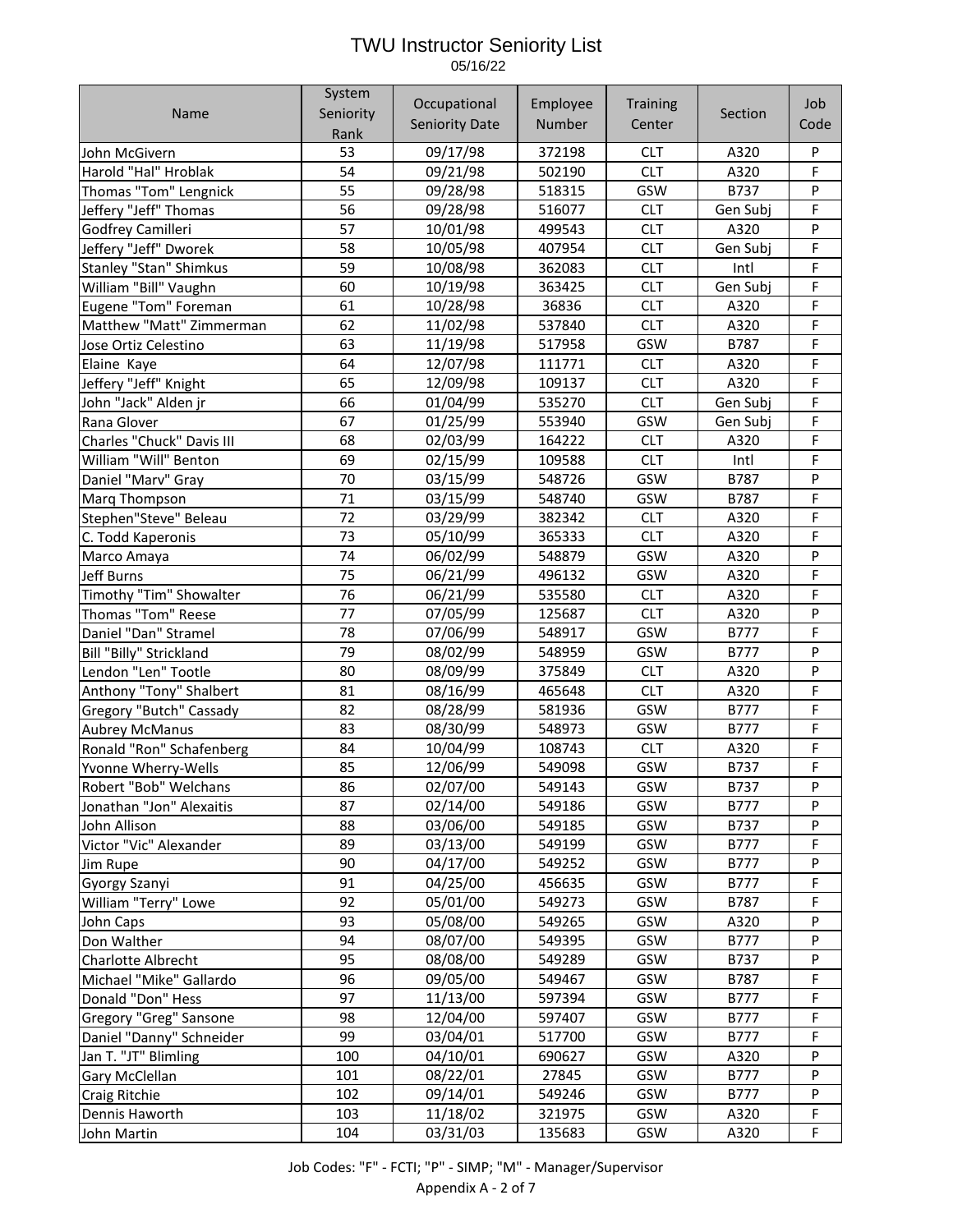|                            | System    | Occupational          | Employee |                 |             | Job    |
|----------------------------|-----------|-----------------------|----------|-----------------|-------------|--------|
| Name                       | Seniority |                       |          | <b>Training</b> | Section     |        |
|                            | Rank      | <b>Seniority Date</b> | Number   | Center          |             | Code   |
| Maurice R Azurdia          | 105       | 01/26/04              | 825799   | GSW             | Gen Subj    | F      |
| Jeff Bruner                | 106       | 10/31/04              | 517981   | GSW             | <b>B787</b> | F      |
| Gerald "Gerry" Klucar      | 107       | 01/04/05              | 108990   | GSW             | Intl        | F      |
| Rich A. Yuknavich          | 108       | 11/16/07              | 518005   | GSW             | B737        | F      |
| Agnes "Aggie" Mitchard     | 109       | 12/03/07              | 158015   | <b>CLT</b>      | A320        | F      |
| Samuel "Sam" Hansen        | 110       | 12/03/07              | 398201   | GSW             | Intl        | F      |
| David Cottington           | 111       | 12/04/07              | 467111   | <b>CLT</b>      | A320        | F      |
| Ronald "Ron" Tucker        | 112       | 12/04/07              | 542568   | GSW             | A320        | F      |
| Matthew "Matt" W. Leist    | 113       | 01/14/08              | 381924   | <b>CLT</b>      | A320        | P      |
| Paul Turner                | 114       | 01/21/08              | 168088   | <b>CLT</b>      | A320        | P      |
| Alexander Blaine           | 115       | 02/06/08              | 515713   | <b>CLT</b>      | A320        | F      |
| Charles "Brian" Chastain   | 116       | 02/18/08              | 154056   | <b>CLT</b>      | A320        | F      |
| Nicholas "Nick" Walton     | 117       | 02/18/08              | 457986   | <b>CLT</b>      | A320        | P      |
| Kathleen Field             | 118       | 06/02/08              | 653912   | GSW             | B737        | P      |
| Robert "Bob" Luke          | 119       | 06/05/08              | 106550   | GSW             | B737        | P      |
| Philip "Flip" Keck         | 120       | 10/25/10              | 89887    | GSW             | <b>B777</b> | P      |
| Thomas "Tom" Williams      | 121       | 03/06/11              | 157785   | GSW             | A320        | F      |
| Kevin Cozby                | 122       | 09/01/11              | 620482   | GSW             | Gen Subj    | F      |
| Wayne Kullberg             | 123       | 09/21/11              | 52582    | GSW             | A320        | P      |
| <b>Brian Riley</b>         | 124       | 10/17/11              | 93632    | GSW             | B737        | P      |
| John Latson                | 125       | 10/17/11              | 598493   | GSW             | B787        | P      |
| <b>CB Sinclair</b>         | 126       | 10/17/11              | 608302   | GSW             | B787        | P      |
| Christopher "Chris" Hughes | 127       | 10/17/11              | 493688   | GSW             | B737        | P      |
| Michael "Mike" Ricotta     | 128       | 11/14/11              | 576488   | GSW             | B737        | P      |
| William "Carry" Hobbs      | 129       | 11/14/11              | 610018   | GSW             | B787        | F      |
| Stephen "Steve" Nunley     | 130       | 11/14/11              | 610057   | GSW             | Gen Subj    | F      |
| David Wiley                | 131       | 11/14/11              | 663033   | GSW             | B787        | F      |
| Reeves Waggoner            | 132       | 11/14/11              | 317754   | GSW             | B737        | F      |
| Jason Osborn               | 133       | 11/14/11              | 663025   | GSW             | A320        | F      |
| William "Bill" Murray      | 134       | 01/03/12              | 611636   | GSW             | Gen Subj    | F      |
| Robert "Rob" Krebs         | 135       | 10/01/12              | 569677   | GSW             | A320        | F      |
| Mark Proulx                | 136       | 10/01/12              | 124320   | GSW             | Intl        | F      |
| Thomas "Tommy" Downey      | 137       | 10/01/12              | 565437   | GSW             | A320        | F      |
| Todd Parker                | 138       | 10/15/12              | 189443   | GSW             | A320        | F      |
| James "Jim" OConnell       | 139       | 02/18/13              | 623842   | GSW             | B777        | P      |
| <b>Gary Carter</b>         | 140       | 02/18/13              | 621850   | GSW             | B737        | F      |
| Dwight "DC" Campbell       | 141       | 02/18/13              | 623907   | GSW             | A320        | F      |
| Jay Stoneback              | 142       | 02/18/13              | 610427   | GSW             | A320        | F      |
| Ellen Barstad-Lill         | 143       | 03/18/13              | 629936   | GSW             | A320        | F      |
| Gary L VanWagner           | 144       | 04/03/13              | 92924    | GSW             | B777        | P      |
| William "Bill" Bahr        | 145       | 04/03/13              | 373395   | GSW             | A320        | F      |
| <b>Brian Moynihan</b>      | 146       | 04/03/13              | 630420   | GSW             | B787        | P      |
| Jeffrey "Kenny" Lloyd      | 147       | 04/03/13              | 630671   | GSW             | B787        | F      |
| Christopher "Chris" Mohn   | 148       | 05/01/13              | 631040   | GSW             | B787        | F      |
| Dominic "Sid" Braun        | 149       | 05/15/13              | 631445   | GSW             | B787        | P      |
| Elias LaPierre             | 150       | 06/05/13              | 631670   | GSW             | B787        | F      |
|                            | 151       | 06/19/13              | 633971   | GSW             | B737        | P      |
| <b>Steve Bray</b>          | 152       | 06/19/13              | 633813   | GSW             | A320        | F      |
| Andrew "Andy" Neill        | 153       |                       |          | GSW             | A320        | P      |
| <b>Ralph Glass</b>         | 154       | 06/19/13              | 633796   | GSW             |             | F      |
| Sidney "Sid" Mayeux        |           | 06/19/13              | 631145   |                 | B777        |        |
| Louis "Lou" Wittkower III  | 155       | 09/25/13              | 645817   | GSW             | Intl        | F<br>F |
| William "Bill" Casement    | 156       | 10/23/13              | 542251   | GSW             | A320        |        |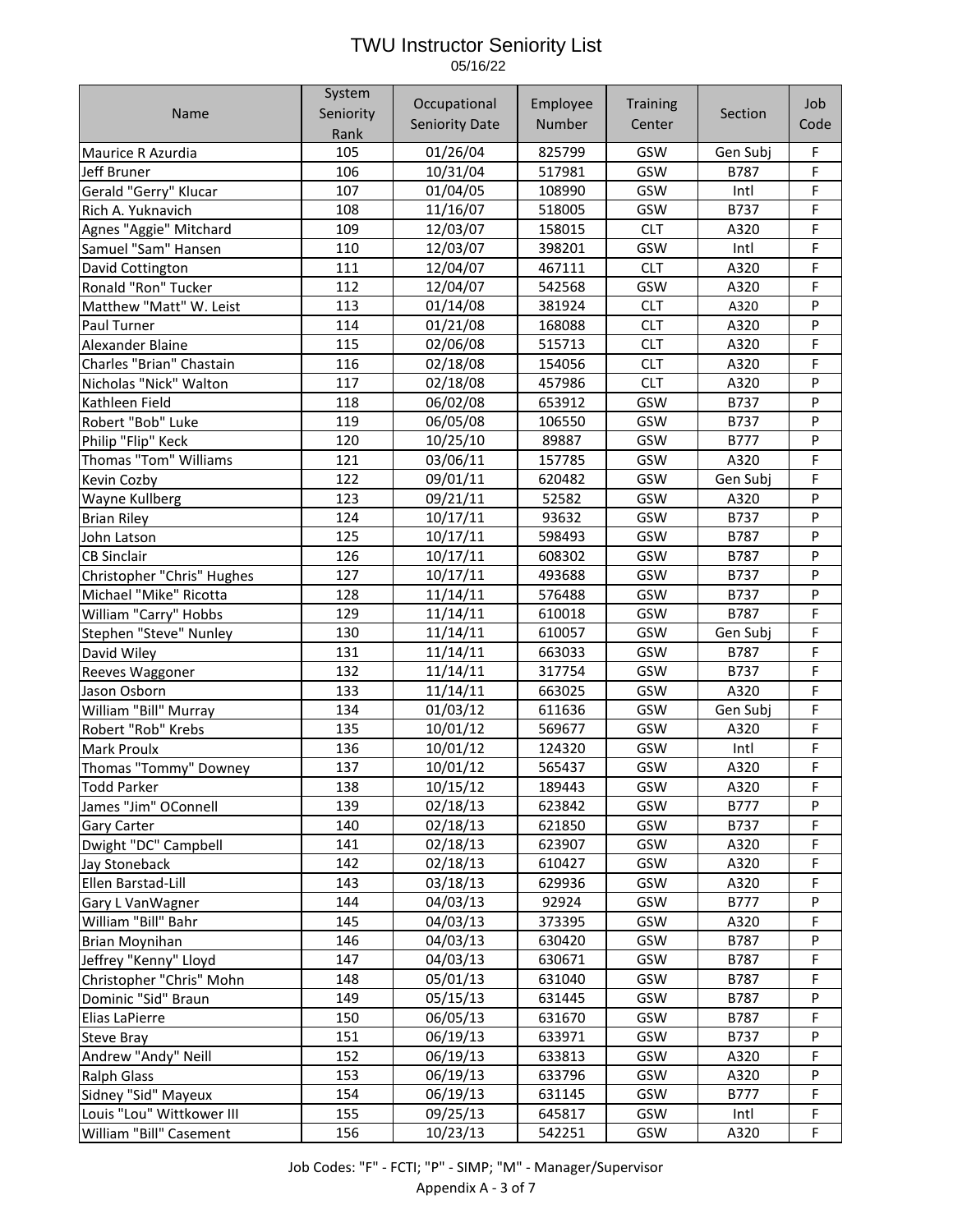Name System Seniority Rank **Occupational** Seniority Date Employee Number **Training Center** Section Job Code Jeffrey Bassaline 157 10/23/13 660435 GSW B787 F Jon Barry 1990 1158 10/23/13 646796 GSW Intl F Jared Manning 159 | 10/23/13 | 647162 | GSW | A320 | F Brian Laliberte 160 | 160 | 10/23/13 | 648600 | GSW | Intl | F Derek D. Davidson 161 11/06/13 647166 GSW A320 F Lawrence "Larry" Ross 162 | 11/20/13 | 660491 | GSW | B787 | F Ian Refo 163 12/05/13 318868 GSW A320 P James "Jim" Logue 164 12/05/13 660590 GSW A320 F Scott F Szesny | 165 | 01/04/14 | 615926 | GSW | B787 P Roy Schroeder 166 01/04/14 17415 GSW B737 P **Brady Cheek** 167 **03/29/14 158087 CLT M** Charles "Charlie" Vess | 168 | 09/24/14 | 750653 | GSW | B777 | P Laurence "Larry" Sherrill 169 10/08/14 199082 GSW B737 P David Sprinkel 170 11/05/14 332740 GSW B737 P Tim Bennett 1973 | 171 | 11/05/14 | 145413 | GSW | B737 | P Robert "Bob" Dowgialo 172 12/03/14 753790 GSW A320 P Daniel "Dan" Mastagni 173 12/03/14 753808 GSW B777 P Raymond "Ray" Shellam 174 12/03/14 318737 GSW A320 P Julia Lazebnik 175 12/03/14 753798 GSW Gen Subj F Michael "Mike" Mee 176 12/03/14 605271 GSW B737 F Bradley Baker 177 01/07/15 146426 GSW A320 P Steven Sutherland 178 01/07/15 63138 GSW B737 P John "Jim" Conoley 179 01/07/15 753758 GSW A320 F Jack Haught 180 01/07/15 753818 GSW B737 F Harold "Hal" Cosse 181 01/21/15 757465 GSW Gen Subj F Steven "Steve" Webb 182 01/21/15 757466 GSW A320 F Joseph "Bull" Levine | 183 | 02/04/15 | 757512 | GSW | A320 | F Paul Cushman 184 02/13/15 755828 GSW Gen Subj F Joseph "Joe" Rizzotti Jr 185 02/18/15 757650 GSW B737 P Charles "Wayne" Erikson 186 02/18/15 757774 CLT A320 P Keith Travoli 187 03/04/15 758725 GSW B737 F Thomas "Tom" Goodson 188 03/18/15 759171 GSW B737 F George L. Addison 189 03/18/15 310856 GSW B737 F Andre Huey-You 190 | 04/08/15 | 373503 | GSW | B737 | P George Lansberry | 191 | 04/08/15 | 759420 | GSW | B737 | F Luis De La Piedra 192 04/22/15 761029 GSW A320 P Mike Kuster 193 05/06/15 761358 GSW A320 F James Lyne 194 | 05/06/15 | 761406 | GSW | B737 | F Mark Elbert 195 05/20/15 761925 GSW B787 P Oscar Gonzalez 196 05/20/15 761363 GSW B787 P Timothy Pierce 197 05/20/15 761973 GSW A320 F **John "JJ" K. Jacobs** 198 **05/22/15 660554 GSW M** Albert Brunelle 199 06/03/15 200314 GSW B737 P Steve Crist 200 | 200 | 200 | 200 | 201875 | GSW | B737 | F Juan Salicrup-Mayoral 201 06/17/15 200985 GSW B787 P William E. Corkern 202 06/17/15 10161 GSW B777 P John Post 203 08/05/15 26139 GSW B787 P Donald Wilson 204 08/19/15 89335 GSW B737 P Donald Umphenour 205 09/16/15 444408 GSW B777 P Gerald "Jerry" Hester 206 10/07/15 103343 GSW A320 P Earl "Van" Reavie 207 10/07/15 539509 GSW A320 P Kevin Smith 208 10/07/15 203713 GSW B787 P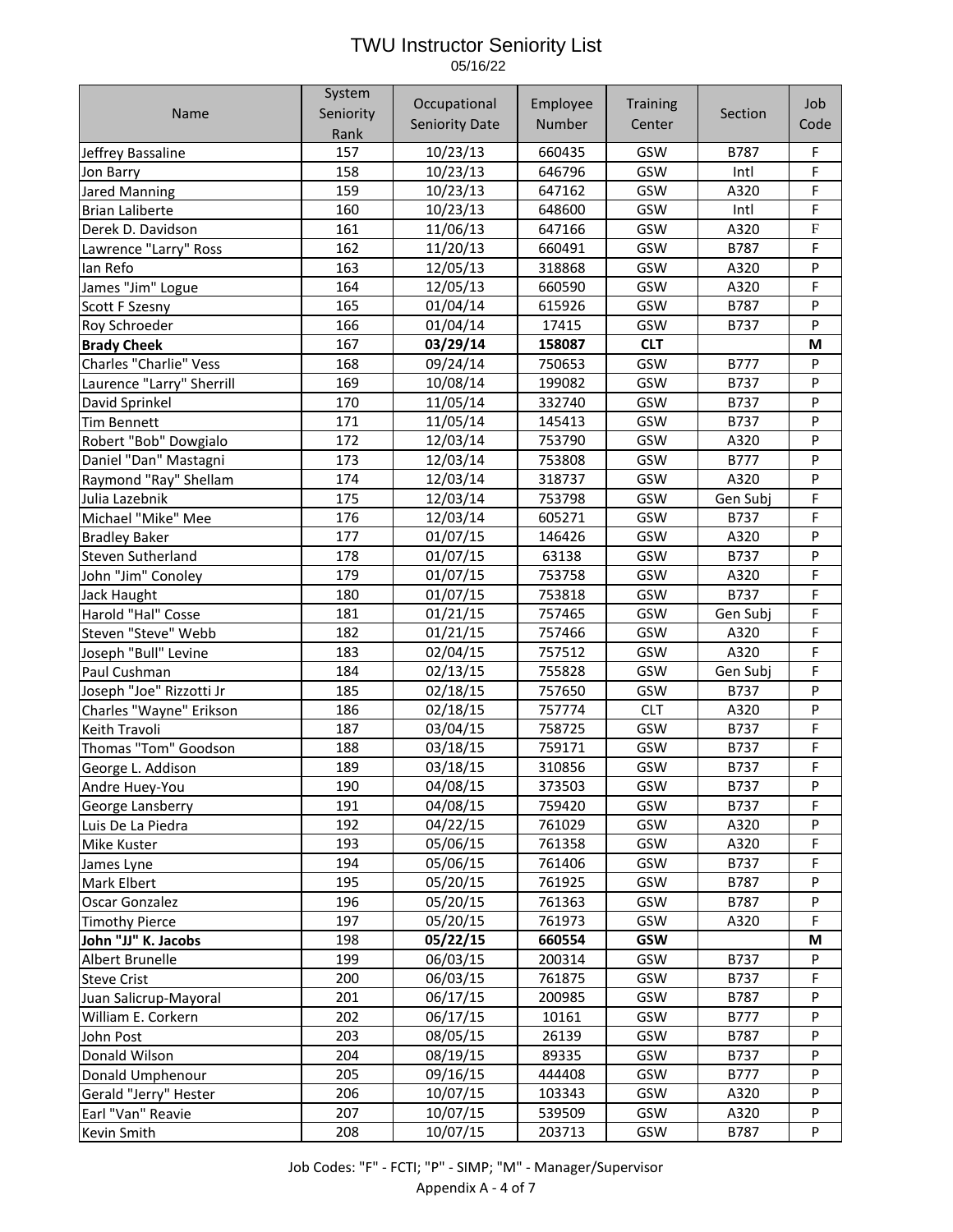|                            | System    | Occupational          | Employee |                 |             | Job    |
|----------------------------|-----------|-----------------------|----------|-----------------|-------------|--------|
| Name                       | Seniority |                       |          | <b>Training</b> | Section     |        |
|                            | Rank      | <b>Seniority Date</b> | Number   | Center          |             | Code   |
| Jacob "Jake" Matthews      | 209       | 10/07/15              | 203596   | GSW             | B737        | F      |
| <b>Emily Davidson</b>      | 210       | 10/07/15              | 631304   | GSW             | A320        | F      |
| William"Bill" Dunaway      | 211       | 10/21/15              | 63240    | GSW             | B787        | P      |
| Marty Wilson               | 212       | 10/21/15              | 203661   | GSW             | B737        | F      |
| Stanley "Vince" Hood       | 213       | 11/04/15              | 805682   | <b>CLT</b>      | A320        | P      |
| Jeffrey "Jeff" Mann        | 214       | 12/02/15              | 806724   | GSW             | <b>B777</b> | P      |
| Dave Khan                  | 215       | 02/03/16              | 808153   | GSW             | B737        | F      |
| Michael Wixom              | 216       | 02/17/16              | 8397     | GSW             | B737        | P      |
| Craig Tayman               | 217       | 02/17/16              | 808127   | GSW             | Intl        | F      |
| John Wilkins               | 218       | 02/17/16              | 808164   | GSW             | B737        | F      |
| John Gannon                | 219       | 03/16/16              | 808384   | GSW             | B737        | F      |
| Thomas "Tom" Bullard       | 220       | 03/16/16              | 808237   | GSW             | <b>B777</b> | P      |
| Mark Odell                 | 221       | 03/16/16              | 808305   | GSW             | B737        | F      |
| <b>Mark Gadert</b>         | 222       | 03/16/16              | 808124   | GSW             | Gen Subj    | F      |
| <b>Aaron Sallee</b>        | 223       | 03/16/16              | 815349   | GSW             | A320        | P      |
| Michael "Mike" Young       | 224       | 04/06/16              | 63036    | GSW             | B737        | P      |
| Jason Provost              | 225       | 04/06/16              | 808358   | GSW             | A320        | P      |
| John "Phil" Byers          | 226       | 05/04/16              | 89299    | GSW             | A320        | P      |
| <b>Bryan Dickson</b>       | 227       | 05/04/16              | 808307   | GSW             | A320        | F      |
| Rommel Inoa                | 228       | 05/18/16              | 815607   | GSW             | A320        | F      |
| Peter "Pete" McAsey        | 229       | 05/18/16              | 818449   | GSW             | B737        | P      |
| Javier Ferrea              | 230       | 07/06/16              | 844451   | GSW             | B737        | P      |
| David "Jeremy" Milliman    | 231       | 07/06/16              | 818760   | GSW             | A320        | F      |
| Nicholas "Nick" Lounsberry | 232       | 07/27/16              | 844590   | GSW             | A320        | P      |
|                            | 233       |                       | 93641    | GSW             | B737        | P      |
| <b>Frederick Roth</b>      | 234       | 10/19/16<br>11/02/16  | 863513   | GSW             | A320        | F      |
| Corey Wood                 | 235       | 11/02/16              | 863520   | GSW             |             | F      |
| Luis Santiago              | 236       | 03/22/17              |          | <b>CLT</b>      | A320        | P      |
| <b>Gary Fuselier</b>       | 237       | 06/01/17              | 419401   | <b>CLT</b>      | A320        | P      |
| <b>Brian Gomes</b>         |           |                       | 175256   |                 | A320        | P      |
| <b>Hartley Leroy</b>       | 238       | 06/01/17              | 313083   | <b>CLT</b>      | A320        | P      |
| Charles "Ed" Bryant        | 239       | 06/01/17              | 532904   | <b>CLT</b>      | A320        |        |
| Andrew "Drew" Riolo        | 240       | 07/12/17              | 475506   | <b>CLT</b>      | A320        | P<br>P |
| John Muth                  | 241       | 09/06/17              | 420384   | <b>CLT</b>      | A320        |        |
| Thomas Stevens             | 242       | 10/18/17              | 330142   | <b>CLT</b>      | A320        | P      |
| Miguel Gayon               | 243       | 11/29/2017            | 666228   | <b>GSW</b>      | A320        | P      |
| Louis Bailey               | 244       | 12/7/2017             | 168086   | <b>CLT</b>      | A320        | P      |
| John Callaway              | 245       | 1/10/2018             | 502933   | <b>CLT</b>      | A320        | P      |
| Thomas "Tom" Elliot        | 246       | 2/21/2018             | 864849   | <b>CLT</b>      | A320        | P      |
| <b>Ben Winfree</b>         | 247       | 3/21/2018             | 717535   | <b>CLT</b>      | A320        | P      |
| William "Scott" Gatlin     | 248       | 4/4/2018              | 572953   | GSW             | B787        | P      |
| Majid Afkhami              | 249       | 4/4/2018              | 534896   | <b>CLT</b>      | A320        | P      |
| James "Jim" Collins        | 250       | 4/18/2018             | 413972   | GSW             | B787        | P      |
| Douglas "Doug" Reece       | 251       | 4/18/2018             | 723677   | GSW             | A320        | P      |
| Cliff Damron               | 252       | 4/18/2018             | 27209    | GSW             | A320        | P      |
| Thomas "Tom" Crews         | 253       | 4/18/2018             | 63057    | GSW             | B737        | P      |
| Charles "Charlie" Simmons  | 254       | 5/2/2018              | 727740   | GSW             | B737        | P      |
| Ira "Les" Bowles           | 255       | 5/30/2018             | 65178    | GSW             | A320        | P      |
| Theodore "Ted" Jezek       | 256       | 5/30/2018             | 735337   | GSW             | B737        | P      |
| <b>Charles Nangle</b>      | 257       | 6/11/2018             | 736691   | GSW             | A320        | P      |
| Donald Cosip               | 258       | 6/25/2018             | 737035   | GSW             | A320        | P      |
| <b>Ned Conner</b>          | 259       | 7/9/2018              | 63016    | GSW             | A320        | P      |
| Richard "Dick" Helm        | 260       | 8/6/2018              | 63049    | GSW             | A320        | P      |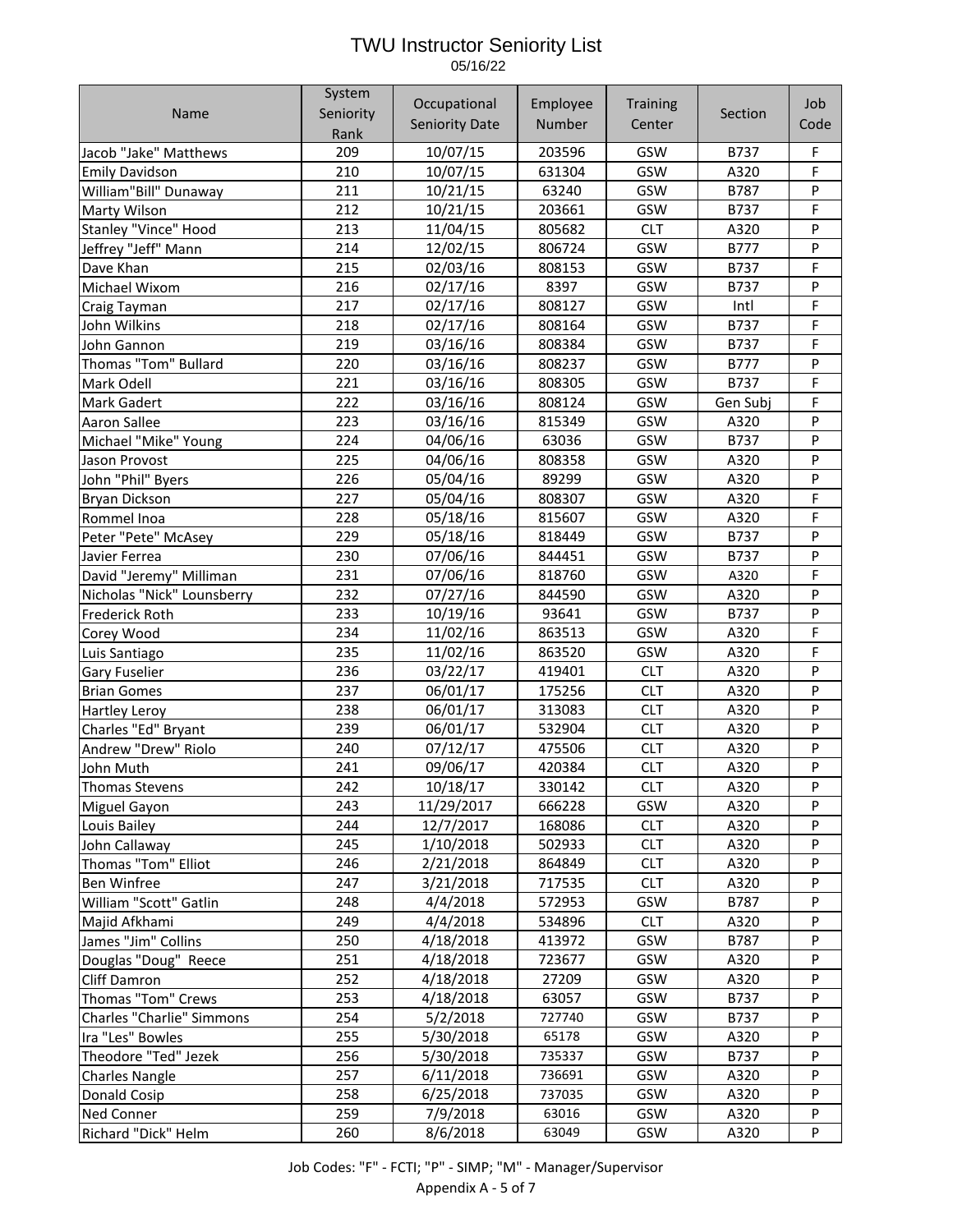|                           | System    | Occupational          | Employee | <b>Training</b> |             | Job       |
|---------------------------|-----------|-----------------------|----------|-----------------|-------------|-----------|
| <b>Name</b>               | Seniority | <b>Seniority Date</b> | Number   | Center          | Section     | Code      |
|                           | Rank      |                       |          |                 |             |           |
| Micheal "Mike" Burkholder | 261       | 8/6/2018              | 517963   | GSW             | B787        | P         |
| Jeffrey "Jeff" Krumeich   | 262       | 10/29/18              | 393531   | <b>CLT</b>      | A320        | P         |
| Jay Foreman               | 263       | 10/29/18              | 421830   | <b>CLT</b>      | A320        | ${\sf P}$ |
| John Akers                | 264       | 04/29/19              | 221704   | GSW             | A320        | P         |
| John "Clark" Leevy        | 265       | 05/28/19              | 318637   | GSW             | <b>B737</b> | P         |
| <b>Harry Singh</b>        | 266       | 07/08/19              | 207328   | GSW             | A320        | F         |
| <b>Brent Plumlee</b>      | 267       | 07/22/19              | 208212   | GSW             |             | M         |
| Royce "Randy" Redfearn    | 268       | 07/22/19              | 210027   | GSW             | B737        | P         |
| <b>Brett Trahan</b>       | 269       | 09/23/19              | 229000   | GSW             | B737        | F         |
| <b>Richard Clifford</b>   | 270       | 09/23/19              | 222880   | GSW             | A320        | F         |
| <b>Troy Haifley</b>       | 271       | 09/23/19              | 222872   | GSW             | A320        | F         |
| Ken Jay                   | 272       | 09/23/19              | 229053   | GSW             | B737        | F         |
| Wayne Langenfeld          | 273       | 09/23/19              | 223726   | GSW             | B737        | F         |
| Jose Mendoza              | 274       | 10/07/19              | 220628   | GSW             | B737        | F         |
| James "Jamie" Berry       | 275       | 10/07/19              | 225948   | GSW             | B737        | F         |
| <b>Harvinder Virk</b>     | 276       | 10/09/19              | 231751   | GSW             | A320        | P         |
| Jeffrey "Jeff" Williams   | 277       | 10/21/19              | 232112   | GSW             | A320        | ${\sf P}$ |
| <b>Richard Geeting</b>    | 278       | 11/04/19              | 22961    | GSW             | B737        | P         |
| Charles "Chaz" McTaggart  | 279       | 11/04/19              | 234358   | GSW             | B737        | P         |
| Peter "Pete" Bloom        | 280       | 11/04/19              | 233777   | GSW             | A320        | P         |
| Gennadiy "G" Treyger      | 281       | 11/04/19              | 232255   | GSW             | A320        | F         |
| Douglas "Doug" Campbell   | 282       | 11/04/19              | 583021   | GSW             | B737        | F         |
| <b>Marc Vician</b>        | 283       | 11/04/19              | 233180   | GSW             | B737        | F         |
| James "Jay" Davis         | 284       | 11/04/19              | 981799   | GSW             | B737        | F         |
| Steven "Steve" White      | 285       | 11/04/19              | 233946   | GSW             | B737        | P         |
| Jason Kinzer              | 286       | 11/18/19              | 603464   | GSW             | A320        | P         |
| Daniel Crittenden         | 287       | 11/18/19              | 62032    | GSW             | B737        | ${\sf P}$ |
| David Ingram              | 288       | 12/02/19              | 373436   | GSW             | B737        | ${\sf P}$ |
| John "Jack" Daunt         | 289       | 12/02/19              | 499019   | GSW             | A320        | P         |
| <b>Diane Mullins</b>      | 290       | 12/02/19              | 414140   | GSW             | A320        | $\sf P$   |
| Harold "Rick" Schreiner   | 291       | 12/02/19              | 63045    | GSW             | A320        | P         |
| <b>Rick Borden</b>        | 292       | 01/06/20              | 576067   | GSW             | B737        | P         |
| Joseph "Joe" Jordan       | 293       | 01/21/20              | 502353   | <b>CLT</b>      | A320        | ${\sf P}$ |
| <b>Bazile Hazel</b>       | 294       | 02/03/20              | 247484   | <b>CLT</b>      | A320        | P         |
| <b>Aaron Davis</b>        | 295       | 02/17/20              | 867783   | GSW             | A320        | P         |
| Stephen Allen             | 296       | 03/02/20              | 60175    | GSW             | B737        | F         |
| Andrew Falciani           | 297       | 03/02/20              | 753166   | GSW             | A320        | P         |
| Alexander Kim             | 298       | 03/16/20              | 249491   | GSW             | B737        | P         |
| Jennifer Blum             | 299       | 11/08/21              | 256850   | GSW             | A320        | F         |
| Paviter Singh             | 300       | 11/08/21              | 703523   | GSW             | B737        | P         |
| Ken Turner                | 301       | 11/08/21              | 755760   | GSW             | B737        | F         |
| Janette McMurtrie         | 302       | 11/08/21              | 146724   | GSW             | B737        | P         |
| Darren Fitzgerald         | 303       | 11/08/21              | 709340   | GSW             | B737        | F         |
| Seth Hamilton             | 304       | 11/08/21              | 756399   | GSW             | B737        | F         |
| Luis Gomez                | 305       | 11/08/21              | 863272   | GSW             | A320        | P         |
| Clarence Hill             | 306       | 11/08/21              | 440309   | GSW             | A320        | F         |
| <b>Matthew Moore</b>      | 307       | 11/08/21              | 710904   | GSW             | A320        | F         |
| Doug Watjus               | 308       | 11/22/21              | 256394   | GSW             | A320        | F         |
| Duane Davis               | 309       | 11/22/21              | 714739   | GSW             | A320        | P         |

Job Codes: "F" - FCTI; "P" - SIMP; "M" - Manager/Supervisor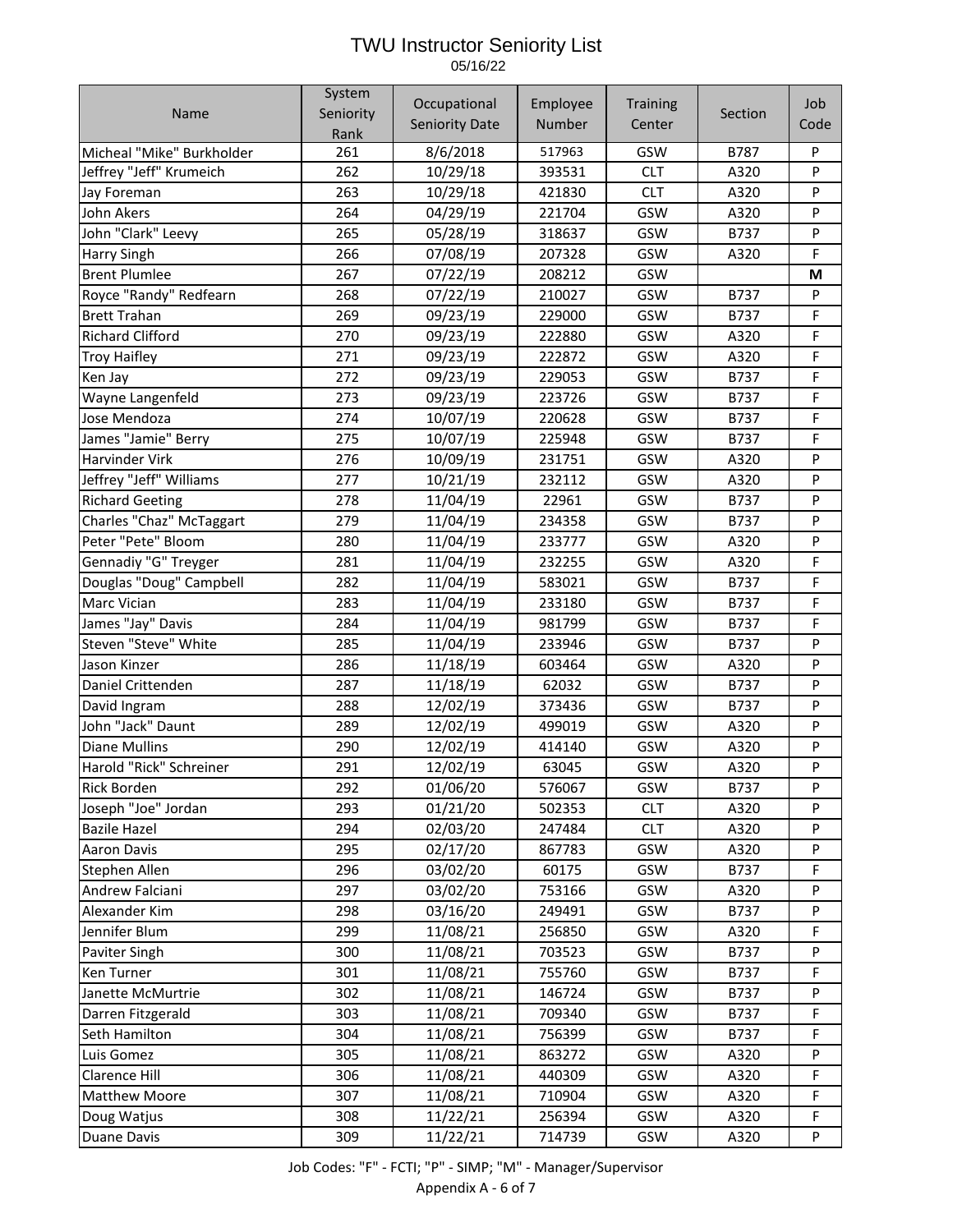|                         | System    | Occupational          | Employee | <b>Training</b> |             | Job     |
|-------------------------|-----------|-----------------------|----------|-----------------|-------------|---------|
| Name                    | Seniority | <b>Seniority Date</b> | Number   | Center          | Section     | Code    |
|                         | Rank      |                       |          |                 |             |         |
| <b>Robert Tow</b>       | 310       | 11/22/21              | 715621   | GSW             | B737        | F       |
| Raymond Russo           | 311       | 11/22/21              | 189063   | GSW             | A320        | P       |
| <b>Brandon McRay</b>    | 312       | 11/22/21              | 712651   | GSW             | A320        | F       |
| <b>Steve Martin</b>     | 313       | 11/22/21              | 714419   | GSW             | B737        | F       |
| <b>Martell Smith</b>    | 314       | 11/22/21              | 712652   | GSW             | A320        | F       |
| Kasia Szwed Carlson     | 315       | 12/06/21              | 712020   | GSW             | B737        | F       |
| <b>Robert Adams</b>     | 316       | 12/06/21              | 717477   | GSW             | A320        | F       |
| Hayman Riad             | 317       | 12/06/21              | 717102   | GSW             | B737        | $\sf P$ |
| William Gallagher       | 318       | 12/15/21              | 731690   | GSW             | B737        | P       |
| Diane Membreno          | 319       | 12/15/21              | 572772   | GSW             | A320        | P       |
| Larry Nolan             | 320       | 12/15/21              | 13377    | GSW             | <b>B737</b> | P       |
| Jon Snyder              | 321       | 12/15/21              | 783405   | GSW             | A320        | P       |
| Lloyd Robertson         | 322       | 01/03/22              | 714417   | GSW             | B737        | F       |
| John Ardila             | 323       | 01/03/22              | 593330   | GSW             | B737        | P       |
| <b>William Butler</b>   | 324       | 01/03/22              | 147716   | GSW             | A320        | P       |
| Lamar Lex               | 325       | 01/03/22              | 733185   | GSW             | B737        | P       |
| Erwin Wogau             | 326       | 01/03/22              | 716912   | GSW             | B737        | F       |
| Antonio Knowlton        | 327       | 01/03/22              | 716372   | GSW             | A320        | F       |
| David Whitson           | 328       | 01/03/22              | 733188   | GSW             | B737        | P       |
| Paul Vegh               | 329       | 01/03/22              | 733987   | GSW             | B737        | P       |
| Lincoln Smikle          | 330       | 01/03/22              | 773759   | GSW             | A320        | P       |
| <b>Andrew Gales</b>     | 331       | 01/03/22              | 733187   | GSW             | B737        | P       |
| Don Chesser             | 332       | 01/31/22              | 736930   | GSW             | B737        | P       |
| Vikram Tumber           | 333       | 01/31/22              | 738811   | GSW             | B737        | P       |
| Juan Vazquez            | 334       | 01/31/22              | 740520   | GSW             | <b>B737</b> | P       |
| <b>Terrence Martin</b>  | 335       | 01/31/22              | 716613   | GSW             | B737        | F       |
| Gary Yeager             | 336       | 01/31/22              | 733508   | GSW             | B737        | F       |
| <b>Marshall Freitas</b> | 337       | 02/14/22              | 713581   | GSW             | B737        | F       |
| Paul Goldson            | 338       | 02/14/22              | 741482   | GSW             | A320        | $\sf P$ |
| Mike Henderson          | 339       | 02/14/22              | 734007   | GSW             | A320        | F       |
| John Jobb               | 340       | 02/14/22              | 153228   | GSW             | B737        | P       |
| <b>Bob Nyquist</b>      | 341       | 02/14/22              | 744616   | GSW             | B737        | P       |
| <b>VK Badrinath</b>     | 342       | 02/14/22              | 736031   | GSW             | A320        | P       |
| Peter Smith             | 343       | 02/14/22              | 385688   | GSW             | A320        | P       |
| Larry Maddox            | 344       | 02/14/22              | 744604   | GSW             | B737        | P       |
| Addison Schumacher      | 345       | 03/14/22              | 767895   | GSW             | B737        | F       |
| Brian Lagano            | 346       | 03/14/22              | 750878   | GSW             | B737        | F       |
| Abdalla Shobaki         | 347       | 03/14/22              | 771362   | GSW             | A320        | P       |
| Paul Snemyr             | 348       | 03/14/22              | 733106   | GSW             | A320        | F       |
| Luis Mateus             | 349       | 03/14/22              | 220680   | GSW             | B737        | P       |
| Rachel Stroman          | 350       | 03/14/22              | 749318   | GSW             | B737        | F       |
| James "Jim" Flaherty    | 351       | 03/14/22              | 769839   | GSW             | A320        | F       |
| Randolph Williams       | 352       | 03/14/22              | 708820   | GSW             | A320        | F       |
| Stephanie Williams      | 353       | 03/14/22              | 764646   | GSW             | B737        | P       |
| <b>Sidney Geertz</b>    | 354       | 03/14/22              | 197487   | GSW             | A320        | P       |
| Robert Whitaker         | 355       | 03/14/22              | 749319   | GSW             | B737        | F       |
| Raul Romero             | 356       | 03/14/22              | 514093   | GSW             | B737        | F       |
| Stephen Rubel           | 357       | 04/11/22              | 791922   | GSW             | B737        | F       |
|                         |           |                       |          |                 |             |         |